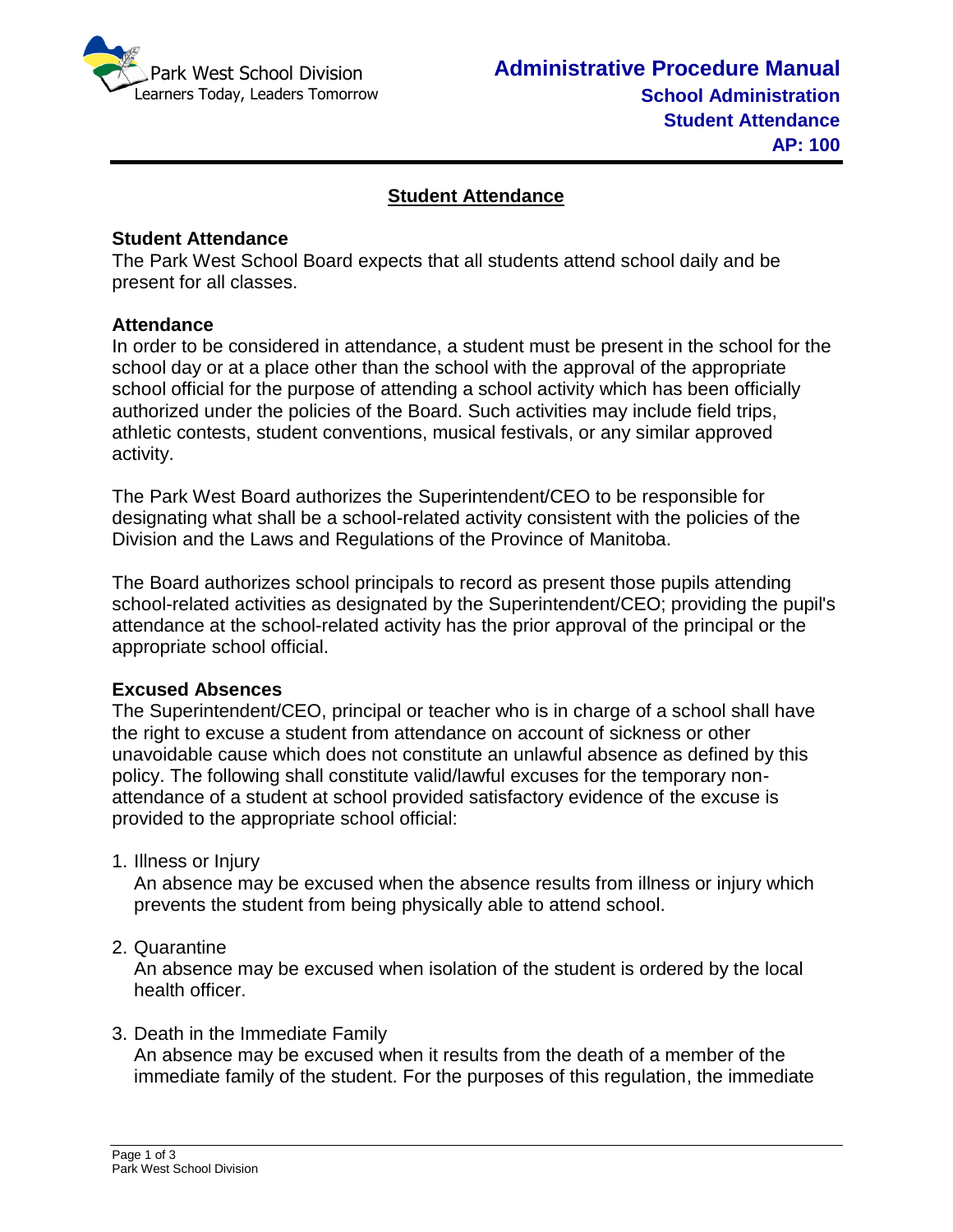

family of a student includes, but is not necessarily limited to, grandparents, parents, brothers and sisters.

4. Medical or Dental Appointments

An absence may be excused when it results from a medical or dental appointment of a student and approval of the appropriate school official is gained prior to the absence, except in the case of an emergency.

5. Court or Judicial Proceedings

An absence may be excused when it results from the attendance of a student at the proceedings of a court or a judicial tribunal if the student is a party to the action or under subpoena as a witness.

6. Religious Observation

An absence may be considered lawful if the tenets of a religion to which a student or his/her parent adhere, require or suggest observance of a religious event. The approval of such absences is within the discretion of The Park West Board, but approval should be granted unless the religious observance, or the cumulative effect of religious observances, is of such duration as to interfere with the education of the student.

7. Educational Opportunity

An absence may be lawful when it is demonstrated that the purpose of the absence is to take advantage of a valid educational opportunity, such as travel. Approval for such an absence must be granted prior to the absence.

# **Unexcused Absences**

- 1. A student's willful absence from school with or without the knowledge of the parent, or
- 2. A student's absence from school for any reason other than those listed under "Excused Absences."

Parents who refuse to comply with the health regulations of a community, such as compulsory vaccination, thereby causing a student to be excluded from the school, or parents who permit a student to stay at home or to be employed in any way contrary to the Laws of Manitoba, shall be responsible for the nonattendance of the student and may be prosecuted.

This procedure for student attendance further incorporates by reference any additional rules and regulations under The Public Schools Act of Manitoba governing compulsory school attendance, attendance records and student/parental accountability.